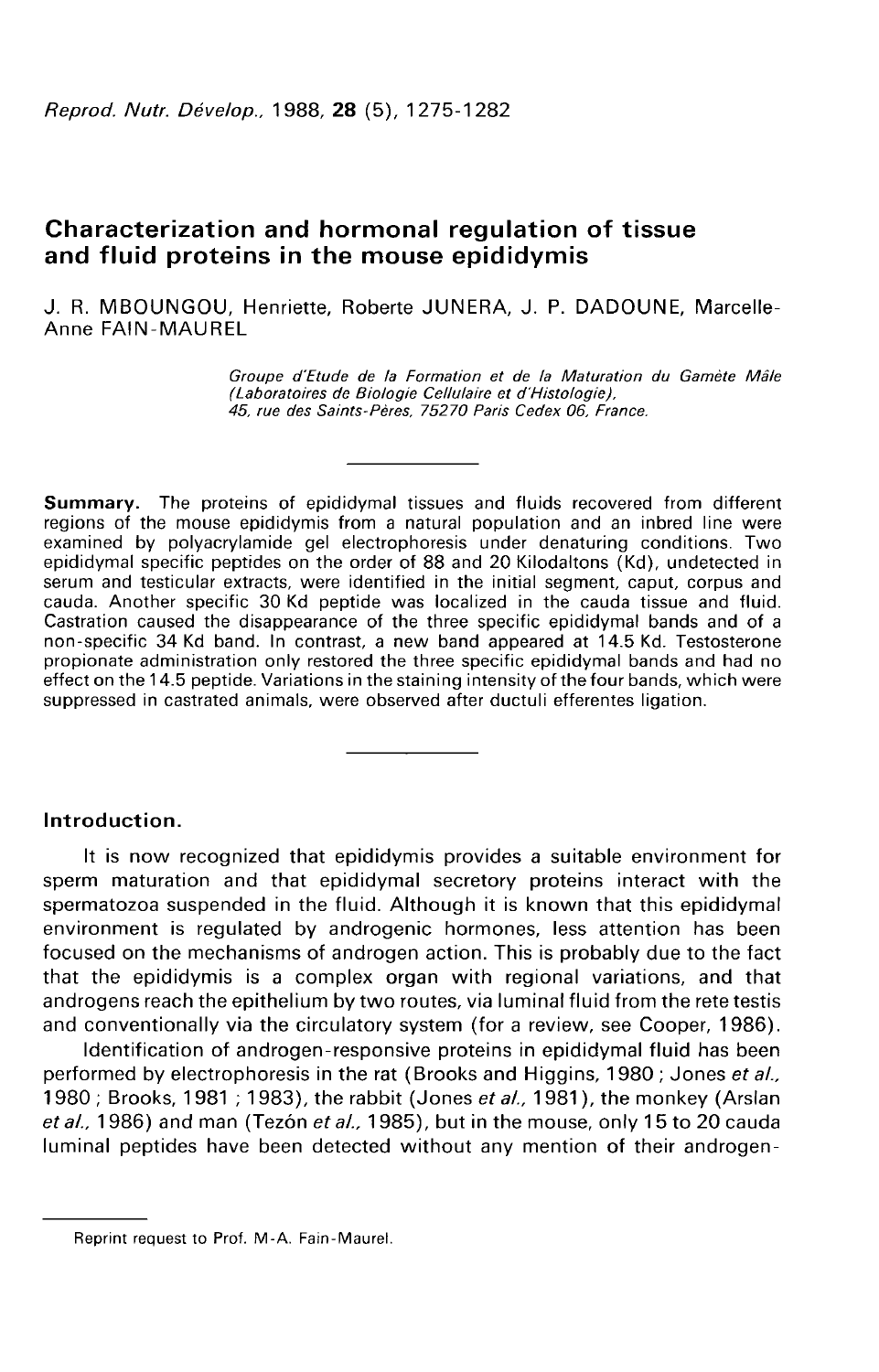dependence (Flickinger et al., 1986). Although radioautographic studies have evidenced the pathway and kinetics of protein secretion in the various segments of the mouse epididymis (Fain-Maurel et al., 1981; Flickinger, 1981), the nature of the proteins involved and their differential response to androgen are not known. Thus, the present investigation was carried out (1 ) to characterize epididymal proteins from tissues and fluids by sodium dodecyl sulfate polyacrylamide gel electrophoresis, (2) to assess the effect of androgens on protein synthesis in the four parts of the epididymis of natural and inbred mouse populations.

## Materials and methods.

Adult male Swiss OF1 (natural population) mice (2-3 months) weighing 30-40 g and control adult mice C57BL (inbred line) were used for this work.

Swiss OF1 mice were subdivided into four groups : group I) untreated animals ; group II) castrated for 4 weeks ; group III) castrated for 4 weeks followed by testosterone propionate administration (0.56 mg in 0.2 ml of olive oil ; 3 times per week) for 4 weeks ; group IV) after bilateral efferentes ductuli ligation for 4 weeks.

*Preparation of samples.*  $-$  The animals were anaesthetized with chloral hydrate and the vascular system was perfused with 0.9 % NaCl to clear the reproductive organs of blood. The epididymides were quickly removed, dissected and subdivided into four regions (initial segment, caput, corpus and cauda). Tissues, kept over ice, were weighed, chopped finely at 32 °C in a phosphate buffer saline solution (pH 7.6) containing protease inhibitors (1 % Zymofren, 0.2 mM PMSF) and 4 mM EDTA. Epididymal luminal fluids were expressed and sperm was separated from epididymal fluid by centrifugation. Sperm-free tissues were homogenized in the same buffer with 0.2 % Triton X100. After centrifugation of epididymal fluids and homogenates at 50 000 g ( $2 \times 30$  min, 4 °C) the samples were stored at  $-30$  °C until analysis. In some experiments, caput, corpus and cauda fluids, isolated by ligatures, were obtained by micropuncture and treated similarly. Protein content was determined by the Bradford method (1976) with bovine serum albumin as the standard protein.

Polyacrylamide gel electrophoresis (SDS-PAGE).  $-$  Aliquots containing 50 µg of protein were mixed by dilution  $(v/v)$  with Laemmli buffer (0.0125 M Tris; 4 % SDS; 0.001 % Bromophenol blue; 20 % glycerol; 5 %  $\beta$ -mercaptoethanol; pH 6.8) followed by boiling for 3 min. The samples were loaded on 11 % SDS-polyacrylamide mini-gels (8 cm  $\times$  8 cm  $\times$  0.075 cm) or 15 % SDSpolyacrylamide gels (13 cm long) with 5 % stacking gel. First and second gels were run respectively at 120 volts (2-2.5 h) and 150 volts (5-6 h) in Tris-glycine buffer pH 8.3. Low molecular weight standard proteins purchased from Pharmacia were also run to calibrate each gel and blue Coomassie dye was used.

## Results.

The electrophoretic patterns obtained from the initial segment, caput, corpus and cauda of the epididymis in the natural (Swiss OF1) and inbred (C57BL)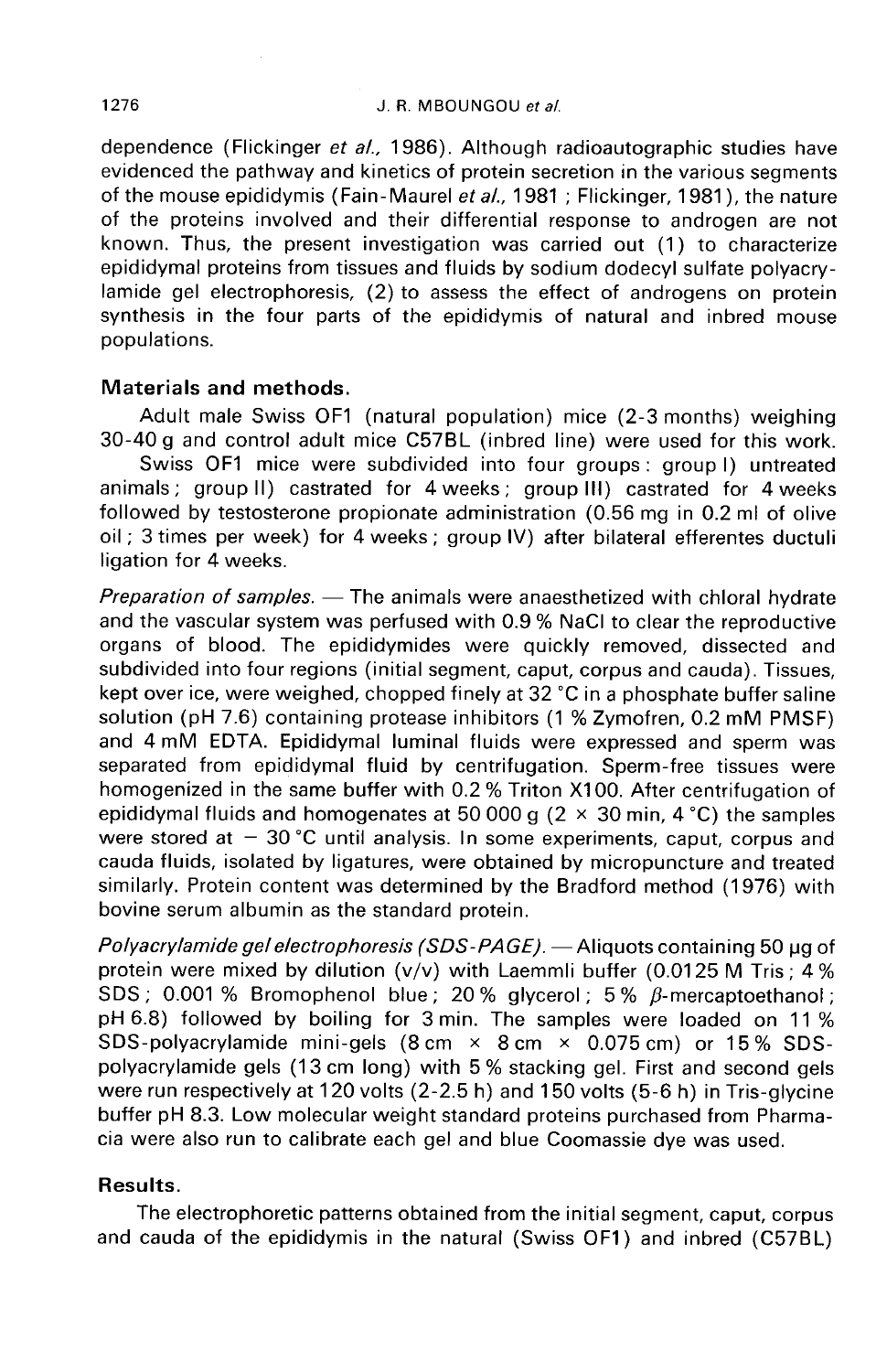mouse populations were similar. No significant differences were found in patterns from expressed or micropuncture fluids.

Separation of soluble proteins from homogenates and fluids of the four epididymal segments revealed the presence of approximately 70 polypeptides ranging in size from 200 to 10 Kd, with a greater number in the tissues than in the fluids. When compared to components of mouse serum and testis, three epididymal bands were not matched by comparable bands in serum and testis samples. These included the peptides on the order of 88, 30 and 20 Kd. The 88 and 20 Kd peptides were present in the four segments, the former being more visible in the proximal part (initial segment, caput) of the epididymis, the latter in medial and distal parts. Protein 30 Kd appeared to be specific to the cauda tissues and fluids (fig. 1 ). Moreover, eight bands (45, 43, 34, 31.5, 26.5, 20.5, 19 and 13 Kd), which comigrated with serum and/or testis components, showed noticeable regional variations of staining intensity and appeared more intensely stained in fluids than tissues (table 1 ).



FIG. 1. - SDS-PAGE (15%) of molecular weight standards (MW), testicular (lane 1), initial segment (lane 2), caput (lane 3), corpus (lane 4), cauda (lane 5) fluids and blood serum (lane 6) of untreated animals (Swiss OF1).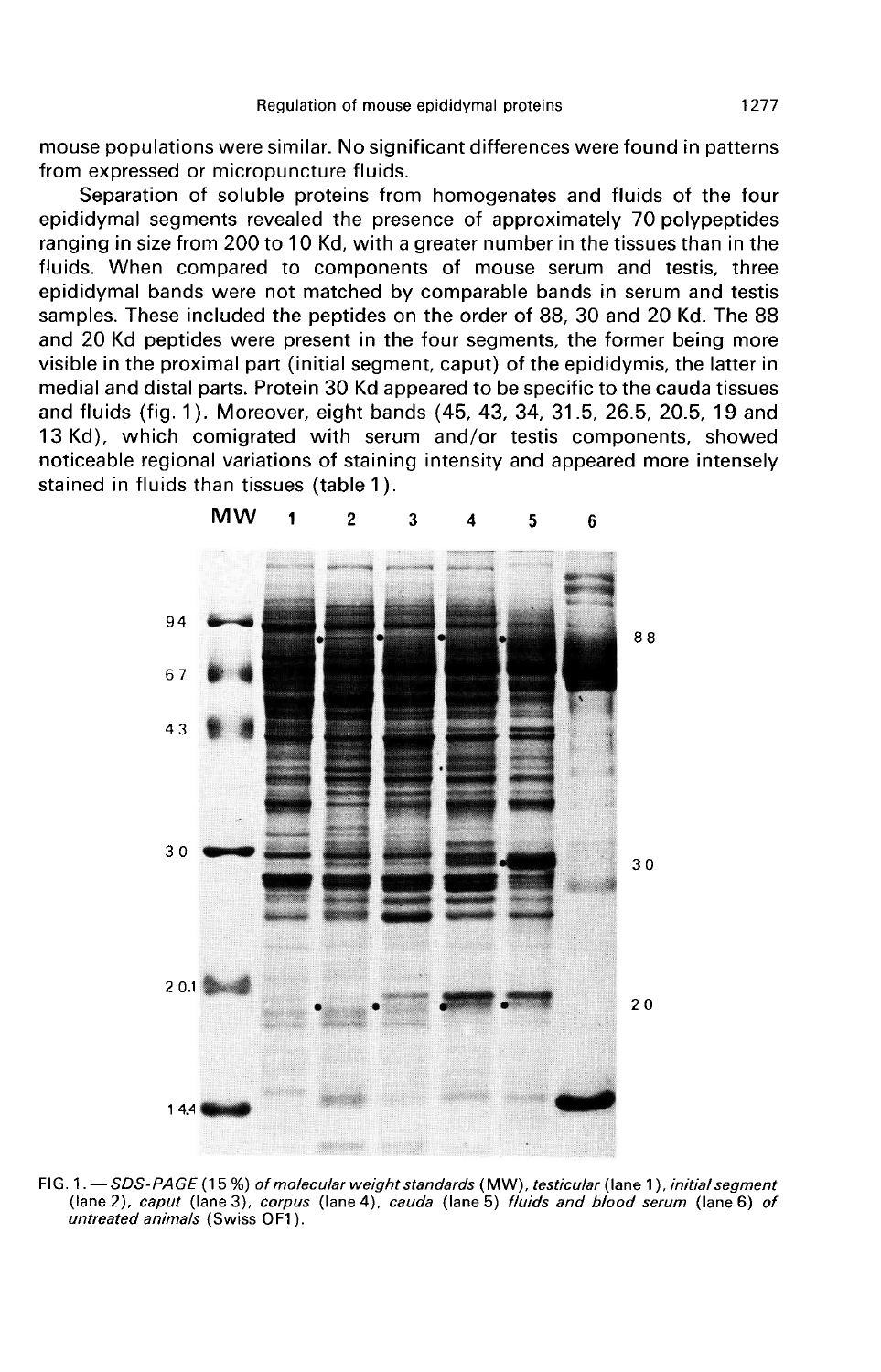#### TABLE 1

| Luminal fluid        |          |
|----------------------|----------|
| Increase             | Decrease |
| $43$<br>34<br>«31.5» | 45       |
| 20.5                 | 26.5     |
|                      | 19<br>13 |

Regional changes in the staining intensity of proteins (Kd molecular weights) in luminal fluids obtained from different seaments of the epididymis and analysed by SDS-PAGE.

Where obvious regional changes in staining intensity of particular bands were observed, they were subjectively scored in terms of an increase or a decrease relative to that observed in the initial segment. «»: increase in the corpus alone.

Following castration, the specific epididymal 30 and 20 Kd proteins disappeared in tissues and fluids, and the 88 Kd only in fluids. A regional band at 34 Kd was also absent, whereas a new band appeared at 14.5 Kd (fig. 2, table 2). Concomitantly, there was reduced intensity of some components (31.5, 26.5, 20.5, 19 and 13 Kd) (fig. 2).

## TABI F 2

Presence  $(+)$ , absence  $(-)$  of bands, or bands with either variable width or staining intensity  $(\pm)$ in luminal fluids of untreated, castrated, castrated followed by testosterone replacement and ligated efferent ducts animals.

Initial segment  $(IS)$ , caput  $(H)$ , corpus  $(B)$  and cauda  $(T)$  fluids of the epididymis.

| MW (Kd) | Untreated |       |   |   | Castrated |   |   |   | Castrated<br>and<br>treated |         |      |        | Ligated<br>efferent<br>ducts |       |   |       |
|---------|-----------|-------|---|---|-----------|---|---|---|-----------------------------|---------|------|--------|------------------------------|-------|---|-------|
|         | ١S        | н     | в |   | IS        | н | в |   | IS                          | н       | В    |        | IS                           | н     | в |       |
| 88      | $^+$      | $\pm$ | + | 士 |           |   |   |   | 土                           | ┭<br>-- | +    | ┭      | ┭                            | 土     | 士 | 土     |
| 34      | $^+$      | $^+$  | 土 | ┿ |           |   |   |   |                             |         |      |        | $\overline{\phantom{a}}$     | ┿     | 土 | 土     |
| 30      |           |       |   |   |           |   |   |   |                             |         |      |        |                              |       |   | $\pm$ |
| 20      | +         |       |   | ┿ |           |   |   |   | ┭                           | ÷       | $^+$ | $\div$ | $\,{}^+$                     | $\pm$ | 士 | 土     |
| 14.5    |           |       |   |   |           |   |   | ÷ | $^{+}$                      | $^{+}$  | +    | ∸      |                              |       |   |       |

Administration of testosterone propionate stimulated synthesis and secretion of the three specific epididymal peptides (88, 30 and 20 Kd) in tissues and fluids. In contrast, the 34 Kd peptide was not restored and the 14.5 Kd peptide induced by castration persisted despite the hormonal supplementation (fig. 3, table 2).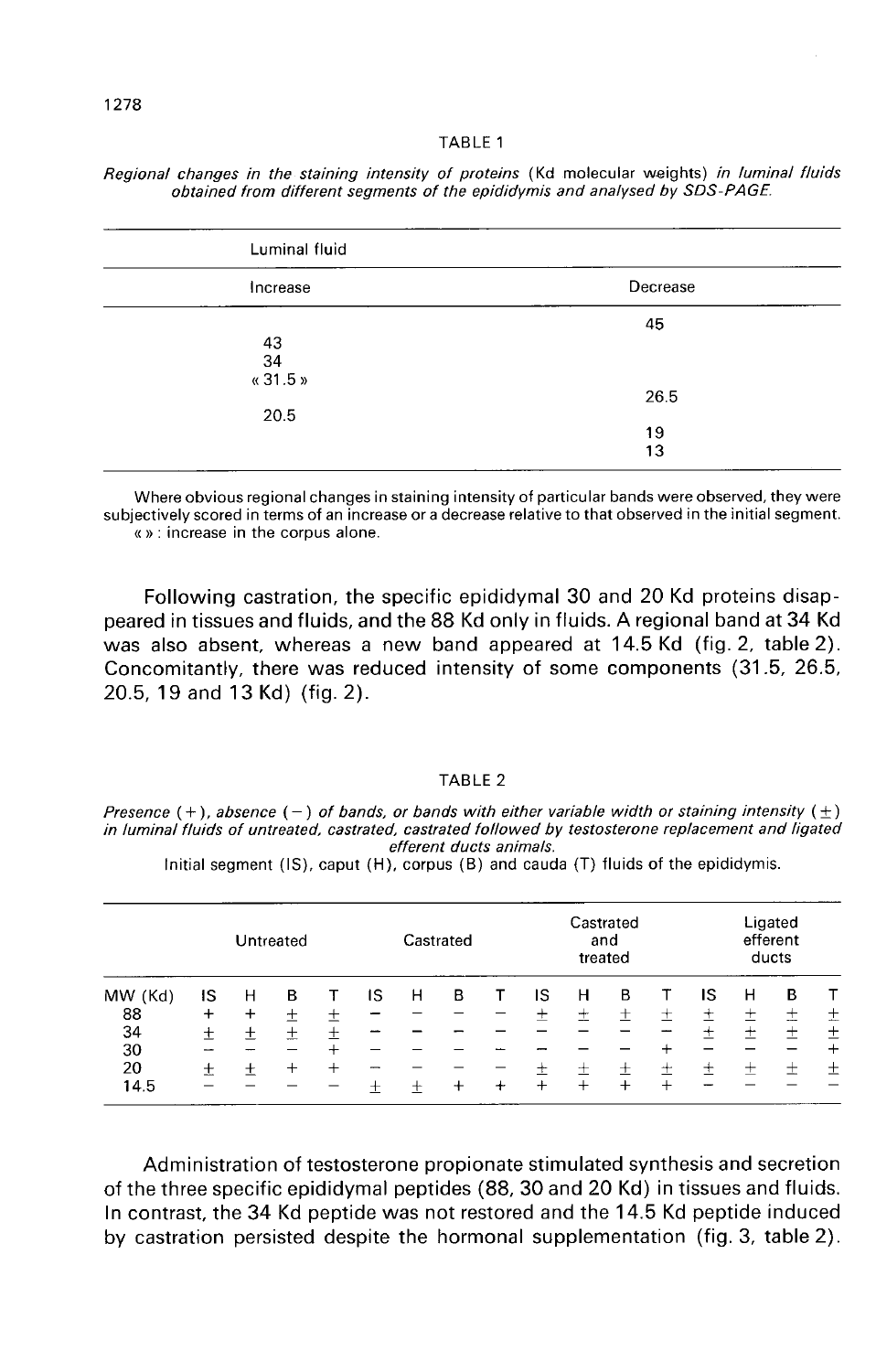

FIG. 2. - SDS-PAGE (15%) of molecular weight standards (MW), initial segment (lanes 1-2), caput (lanes 3-4), corpus (lanes 5-6) and cauda (lanes 7-8) fluids in untreated (lanes 1-3-5-7) and castrated (lanes 2-4-6-8) animals (Swiss OF1).

The ductuli efferentes ligation had relatively little influence on the electrophoretic patterns. But, when compared to untreated animals, the ligation of the efferent ducts resulted in a decrease in the staining intensity of the 88, 34 and 20 Kd peptides, which were affected by castration, and caused an intensity increase of the cauda luminal band at 30 Kd.

### Discussion.

In mouse epididymis, the soluble protein composition of homogenates and fluids, revealed by SDS-PAGE, appears relatively complex since the 70 polypeptides identified varied with the different segments of the duct.

Several epididymal proteins were seen in testicular extracts and serum but three peptides appeared epididymis-specific, two (88 and 20 Kd) throughout the entire length of the duct and one (30 Kd) in the cauda alone. Among these peptides, component 20 Kd could be assimilated to the one having the same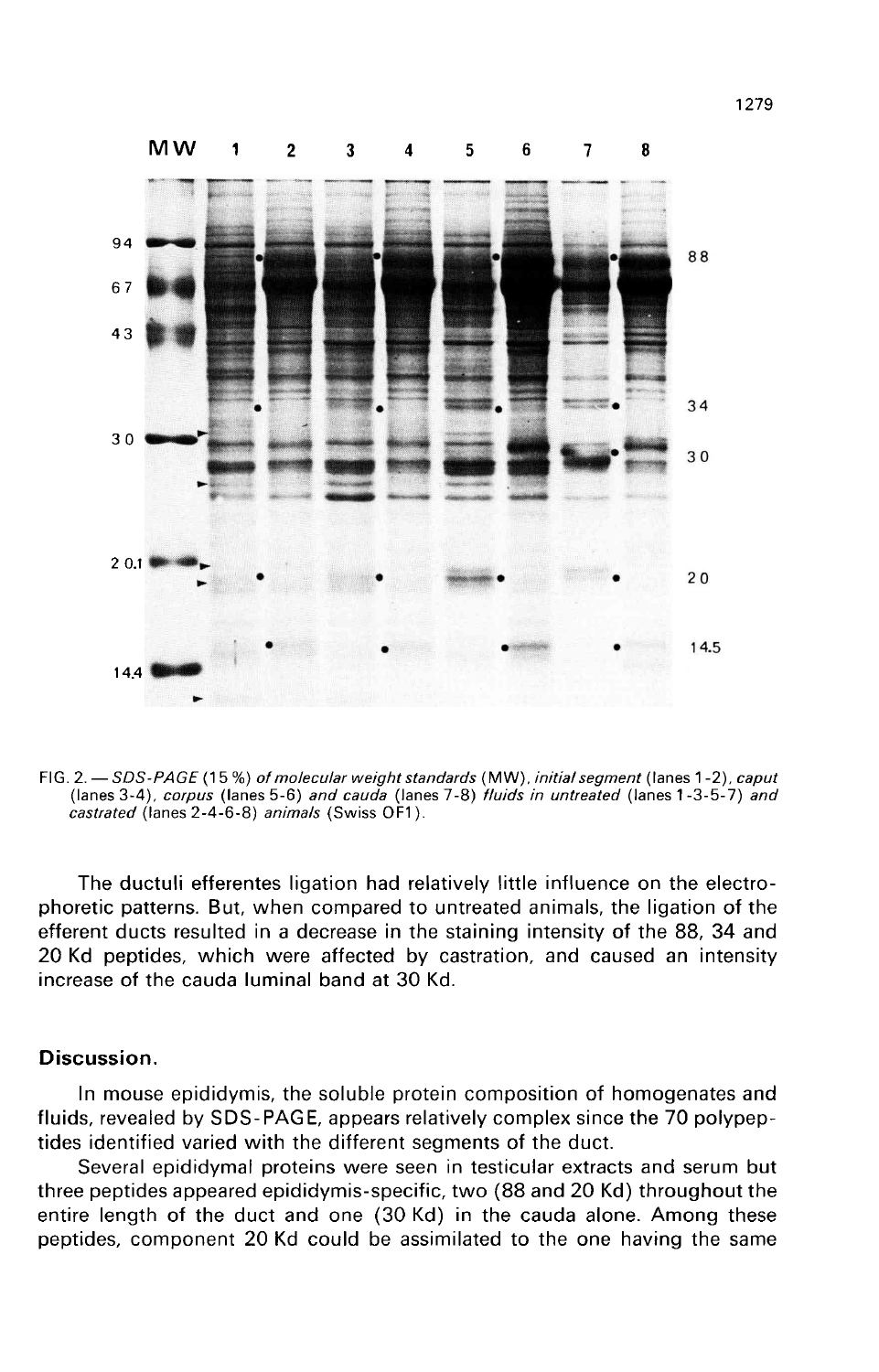

FIG. 3. - SDS-PAGE (15%) of molecular weight standards (SW), cauda fluids in untreated (lane 1), castrated and treated with testosterone (lane 2) and after ligation of the ductuli efferentes (lane 3) animals (Swiss OF1).

molecular weight found in the rat (Brooks and Higgins, 1980) and the ram (Dacheux and Voglmayr, 1983) because of its expression in all the epididymal segments. The 30 Kd peptide most likely corresponds to the one previously designated CP 27 (27 Kd) (Flickinger et al., 1986) in the mouse cauda epididymis since the methodology was not strictly identical. A major protein with an apparent molecular weight of 27 Kd has also been detected in the rat (Olson and Orgebin-Crist, 1982) and the chimpanzee (Young et al., 1987); note that this protein was evidenced in the cauda fluid and cauda sperm of these species. The most noticeable features affecting regional differences concerned the caudaspecific protein (30 Kd) and the initial segment prominent bands at 45, 26.5 and 19 Kd.

As in other species, a small number of cytosol and luminal proteins appeared to be regulated by testosterone (Shabanowitz and Killian, 1987). Of the five proteins whose synthesis was hormonally regulated, three (88, 30 and 20 Kd) were androgen-dependent. In contrast, the 34 Kd polypeptide which was not restored by testosterone-treatment after castration might be controlled by testicular factors since its intensity decreased drastically after ductuli efferentes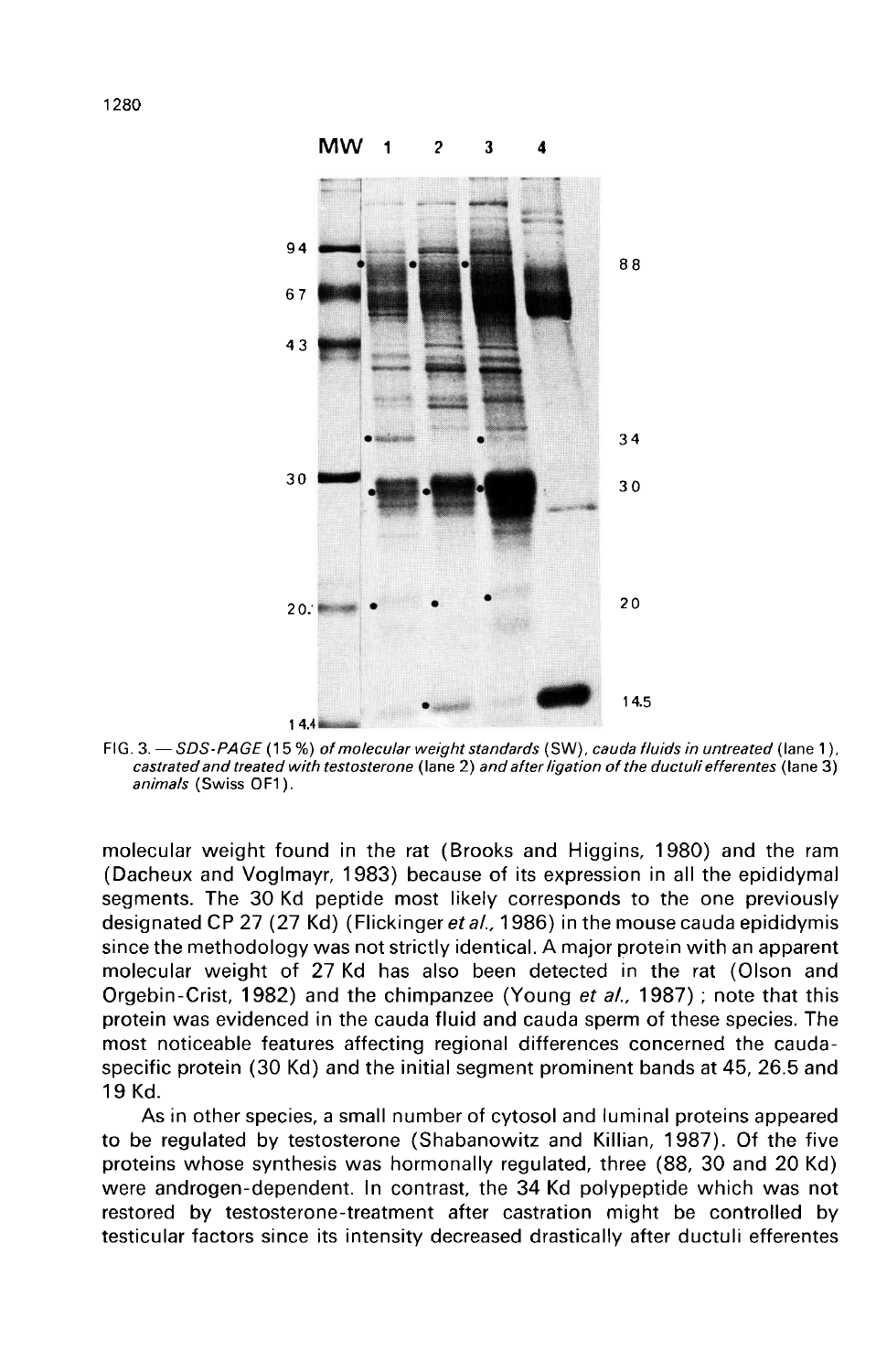ligation. The inability of exogeneous testosterone to entirely restore the staining intensity of the 88 and 20 Kd bands or to initiate the synthesis of the 34 Kd protein could be related to the dependence of the epididymal epithelium either on high levels of testosterone or conjugated factors in the testicular fluid.

As regards the 14.5 Kd component, which arose after castration and persisted despite androgen therapy, it is likely that androgens inhibit the corresponding gene expression.

> 5e Congrès de la Soci6t6 d:4ndrologie de langue francaise, Paris, decembre 1987.

### Résumé. Caractérisation et régulation hormonale des protéines tissulaires luminales de l'épididyme de souris.

La caractérisation des protéines tissulaires et luminales des différentes régions de l'épididyme de souris a été effectuée par électrophorèse en conditions dénaturantes à partir d'une population naturelle et d'une lignée génétiquement fixée. Deux peptides épididymaires (88 et 20 Kd), non détectés dans le sérum et les extraits testiculaires, ont été identifiés dans le segment initial, la tête, le corps et la queue de l'épididyme. Un autre peptide spécifique de l'épididyme (30 Kd) s'est avéré caractéristique des tissus et des fluides de la queue.

La castration a entraîné la disparition des trois bandes correspondant aux peptides spécifiques de l'épididyme et d'une autre bande (34 Kd). Elle a également provoqué l'expression d'un nouveau peptide (14,5 Kd). L'administration de propionate de testostérone n'a restauré la synthèse et la sécrétion que des trois peptides spécifiques de l'épididyme (88, 20 et 30 Kd), restant sans effet sur l'expression du peptide 14,5 Kd. La ligature des canaux efférents a affecté l'intensité de la coloration des quatre bandes supprimées par la castration.

## References

- ARSLAN M., HAIDER M. Z., QAZI M. H., 1986. Characterization and androgen dependence of specific proteins in the epididymis of adult rhesus monkey. Arch. Androl., 16, 67-74.
- BRADFORD M. M., 1976. A rapid and sensitive method for the quantitation of microgram quantities of protein utilizing the principle of protein-dye-binding. Anal. Biochem., 72, 246-254.
- BROOKS D. E., 1981. Secretion of proteins and glycoproteins by the rat epididymis: regional differences, androgen-dependence, and effects of protease inhibitors, procain, and tunicamycin. Biol. Reprod., 25, 1099-1117.
- BROOKS D. E., 1983. Effect of androgens on protein synthesis and secretion in various regions of the rat epididymis, as analysed by two-dimensional gel electrophoresis. Mol. cell. Endocrino/, 29, 255-270.
- BROOKS D. E., HIGGINS S. J., 1980. Characterization and androgen-dependence of proteins associated with luminal fluid and spermatozoa in the rat epididymis. J. Reprod. Fert., 59, 363-375.
- COOPER T. G., 1986. The epididymis, sperm maturation and fertilisation. Springer-Verlag.
- DACHEUX J. L., VOGLMAYR J. K., 1983. Sequence of sperm cell surface differentiation and its relationship to exogenous fluid proteins in the ram epididymis. Biol. Reprod., 29, 1033-1046.
- FAIN-MAUREL M. A., DADOUNE J. P., ALPHONSI M. F., 1981. High-resolution autoradiography of newly formed proteins in the epididymis after incorporation of tritiated amino acids. Arch. Androl., 6, 249-266.